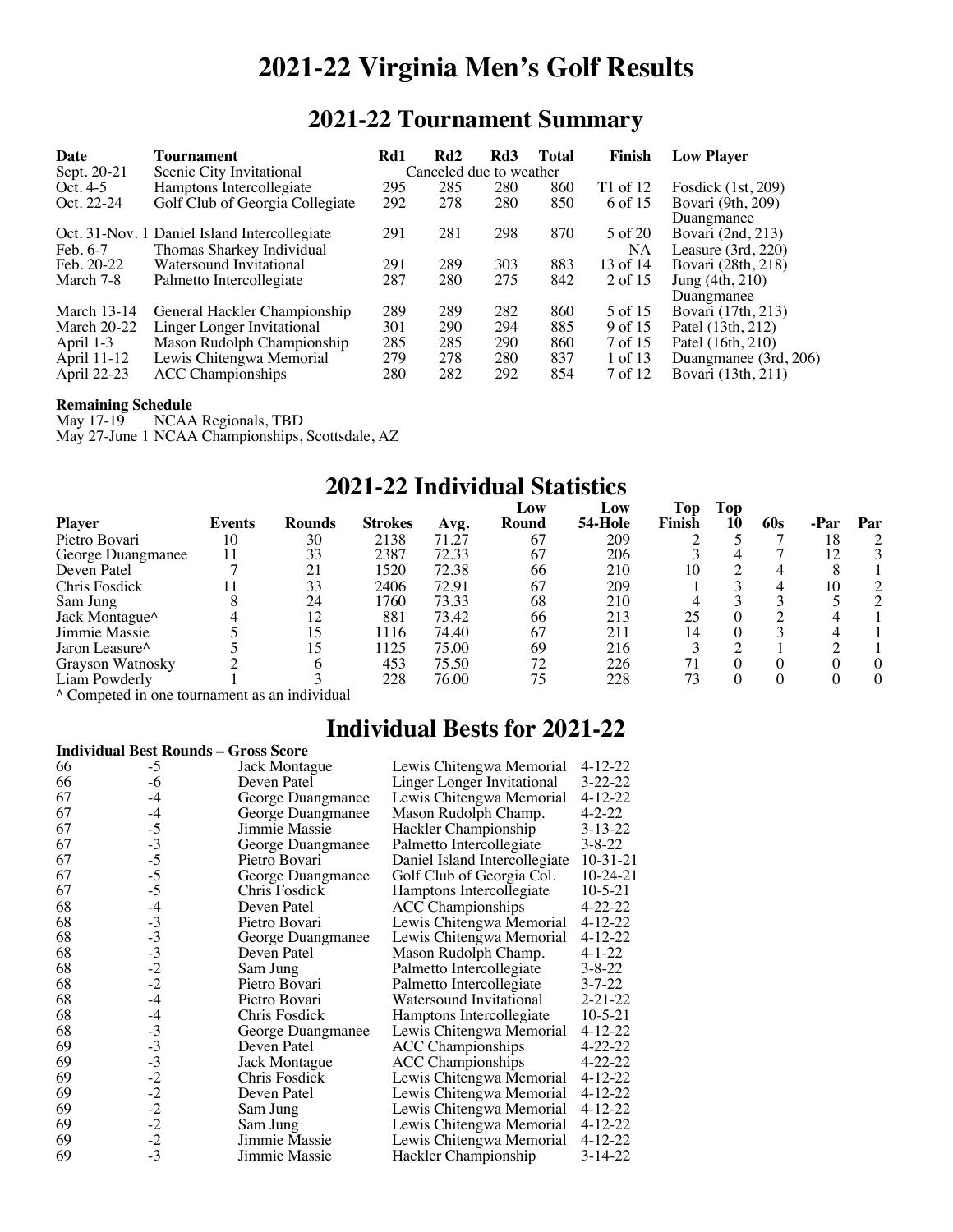| 69                                   | $-1$                                    | Pietro Bovari                                               | Palmetto Intercollegiate                              | $3 - 8 - 22$                   |
|--------------------------------------|-----------------------------------------|-------------------------------------------------------------|-------------------------------------------------------|--------------------------------|
| 69                                   | $-3$                                    | George Duangmanee                                           | Watersound Invitational                               | $2 - 20 - 22$                  |
| 69                                   | $-3$                                    | Jaron Leasure                                               | Daniel Island Intercollegiate                         | $11 - 1 - 21$                  |
| 69                                   | $-3$                                    | Pietro Bovari                                               | Golf Club of Georgia Col.                             | $10-24-21$                     |
| 69                                   | $-3$                                    | Pietro Bovari                                               | Golf Club of Georgia Col.                             | $10-23-21$                     |
| 69                                   | $-3$                                    | George Duangmanee                                           | Golf Club of Georgia Col.                             | $10-23-21$                     |
| 69                                   | $-3$                                    | Chris Fosdick                                               | Golf Club of Georgia Col.                             | $10-23-21$                     |
|                                      | <b>Individual Best Rounds - vs. Par</b> |                                                             |                                                       |                                |
| $-6$                                 | 66                                      | Deven Patel                                                 | Linger Longer Invitational                            | $3 - 22 - 22$                  |
|                                      | 66                                      | Jack Montague                                               | Lewis Chitengwa Memorial                              | $4 - 12 - 22$                  |
|                                      | 67                                      | Jimmie Massie                                               | Hackler Championship                                  | $3 - 13 - 22$                  |
|                                      | 67                                      | Pietro Bovari                                               | Daniel Island Intercollegiate                         | $10-31-21$                     |
| $-5$<br>$-5$<br>$-5$<br>$-5$<br>$-5$ | 67                                      | George Duangmanee                                           | Golf Club of Georgia Col.                             | $10-24-21$                     |
|                                      | 67                                      | Chris Fosdick                                               | Hamptons Intercollegiate                              | $10-5-21$                      |
| $-4$                                 | 68                                      | Deven Patel                                                 | <b>ACC Championships</b>                              | $4 - 22 - 22$                  |
| $-4$                                 | 67                                      | George Duangmanee                                           | Lewis Chitengwa Memorial                              | $4 - 12 - 22$                  |
| $-4$                                 | 67                                      | George Duangmanee                                           | Mason Rudolph Champ.                                  | $4 - 2 - 22$                   |
| $-4$                                 | 68                                      | Pietro Bovari                                               | Watersound Invitational                               | $2 - 21 - 22$                  |
| $-4$                                 | 68                                      | Chris Fosdick                                               | Hamptons Intercollegiate                              | $10-5-21$                      |
| $-3$                                 | 69                                      | Deven Patel                                                 | <b>ACC</b> Championships                              | $4 - 22 - 22$                  |
|                                      | 69                                      | Jack Montague                                               | <b>ACC</b> Championships                              | $4 - 22 - 22$                  |
|                                      | 68                                      | Pietro Bovari                                               | Lewis Chitengwa Memorial                              | $4 - 12 - 22$                  |
|                                      | 68                                      | George Duangmanee                                           | Lewis Chitengwa Memorial                              | $4 - 12 - 22$                  |
|                                      | 68                                      | Deven Patel                                                 | Mason Rudolph Champ.                                  | $4 - 1 - 22$                   |
|                                      | 69                                      | Jimmie Massie                                               | Hackler Championship                                  | 3-14-22                        |
|                                      | 67                                      | George Duangmanee                                           | Palmetto Intercollegiate                              | $3 - 8 - 22$                   |
|                                      | 69                                      | George Duangmanee                                           | Watersound Invitational                               | $2 - 20 - 22$                  |
|                                      | 69                                      | Jaron Leasure                                               | Daniel Island Intercollegiate                         | $11 - 1 - 21$                  |
|                                      | 69                                      | Pietro Bovari                                               | Golf Club of Georgia Col.                             | $10-24-21$                     |
|                                      | 69                                      | Pietro Bovari                                               | Golf Club of Georgia Col.                             | $10-23-21$                     |
|                                      | 69<br>69                                | George Duangmanee<br>Chris Fosdick                          | Golf Club of Georgia Col.                             | $10-23-21$<br>$10-23-21$       |
|                                      | 69                                      | Chris Fosdick                                               | Golf Club of Georgia Col.<br>Lewis Chitengwa Memorial | $4 - 12 - 22$                  |
|                                      | 69                                      | Deven Patel                                                 | Lewis Chitengwa Memorial                              | $4 - 12 - 22$                  |
|                                      | 69                                      | Sam Jung                                                    | Lewis Chitengwa Memorial                              | $4 - 12 - 22$                  |
|                                      | 69                                      | Sam Jung                                                    | Lewis Chitengwa Memorial                              | $4 - 12 - 22$                  |
|                                      | 69                                      | Jimmie Massie                                               | Lewis Chitengwa Memorial                              | $4 - 12 - 22$                  |
|                                      | 70                                      | Pietro Bovari                                               | Linger Longer Invitational                            | $3 - 21 - 22$                  |
|                                      | 70                                      | Pietro Bovari                                               | Hackler Championship                                  | 3-14-22                        |
|                                      | 70                                      | Pietro Bovari                                               | Hackler Championship                                  | $3 - 13 - 22$                  |
|                                      | 68                                      | Sam Jung                                                    | Palmetto Intercollegiate                              | $3 - 8 - 22$                   |
|                                      | 68                                      | Pietro Bovari                                               | Palmetto Intercollegiate                              | $3 - 7 - 22$                   |
|                                      | 70                                      | Chris Fosdick                                               | Watersound Invitational                               | 2-21-22                        |
| $-2$                                 | 70                                      | Pietro Bovari                                               | Daniel Island Intercollegiate                         | $10-31-21$                     |
| $-2$                                 | 70                                      | Pietro Bovari                                               | Hamptons Intercollegiate                              | $10 - 5 - 21$                  |
|                                      |                                         | <b>Individual Best Tournaments - Gross Score (54 holes)</b> |                                                       |                                |
| 206                                  | -7                                      | George Duangmanee                                           | Lewis Chitengwa Memorial                              | $4 - 12 - 22$                  |
| 209                                  | $-4$                                    | Pietro Bovari                                               | Lewis Chitengwa Memorial                              | $4 - 12 - 22$                  |
| 209                                  | -4                                      | Chris Fosdick                                               | Lewis Chitengwa Memorial                              | $4 - 12 - 22$                  |
| 209                                  | $-7$                                    | Pietro Bovari                                               | Golf Club of Georgia Col.                             | $10-24-21$                     |
| 209                                  | $-7$                                    | George Duangmanee                                           | Golf Club of Georgia Col.                             | $10-24-21$                     |
| 209                                  | $-7$                                    | Chris Fosdick                                               | Hamptons Intercollegiate                              | $10-5-21$                      |
| 209                                  | $-7$                                    | Pietro Bovari                                               | Golf Club of Georgia Col.                             | $10-24-21$                     |
| 210                                  | $-3$                                    | Sam Jung                                                    | Lewis Chitengwa Memorial                              | $4 - 12 - 22$                  |
| 210                                  | $-3$                                    | Deven Patel                                                 | Mason Rudolph Champ.                                  | $4 - 3 - 22$                   |
| 210                                  | E                                       | Sam Jung                                                    | Palmetto Intercollegiate                              | $3 - 8 - 22$                   |
| 210                                  | E                                       | George Duangmanee                                           | Palmetto Intercollegiate                              | $3 - 8 - 22$                   |
| 211                                  | $-5$                                    | Pietro Bovari                                               | <b>ACC</b> Championships                              | $4 - 23 - 22$                  |
| 211                                  | $-2$                                    | Jimmie Massie                                               | Lewis Chitengwa Memorial                              | $4 - 12 - 22$                  |
| 212                                  | $-1$                                    | George Duangmanee                                           | Mason Rudolph Champ.                                  | $4 - 3 - 22$                   |
| 212                                  | $-4$                                    | Deven Patel                                                 | Linger Longer Invit.                                  | $3 - 22 - 22$                  |
| 212                                  | $+2$                                    | Pietro Bovari                                               | Palmetto Intercollegiate                              | $3 - 8 - 22$                   |
| 213<br>213                           | Е<br>E                                  | Deven Patel                                                 | Lewis Chitengwa Memorial                              | $4 - 12 - 22$                  |
| 213                                  | $-3$                                    | <b>Jack Montague</b><br>Pietro Bovari                       | Lewis Chitengwa Memorial                              | $4 - 12 - 22$<br>$3 - 14 - 22$ |
| 213                                  | $-3$                                    | Pietro Bovari                                               | Hackler Championship<br>Daniel Island Intercollegiate | $11 - 1 - 21$                  |
| 214                                  | $+4$                                    | Jimmie Massie                                               | Palmetto Intercollegiate                              | $3 - 8 - 22$                   |
| 215                                  | $-1$                                    | Jack Montague                                               | <b>ACC</b> Championships                              | $4 - 23 - 22$                  |
| 215                                  | -1                                      | Jimmie Massie                                               | Hackler Championship                                  | $3 - 14 - 22$                  |
| 215                                  | $-1$                                    | Chris Fosdick                                               | Golf Club of Georgia Col.                             | $10-24-21$                     |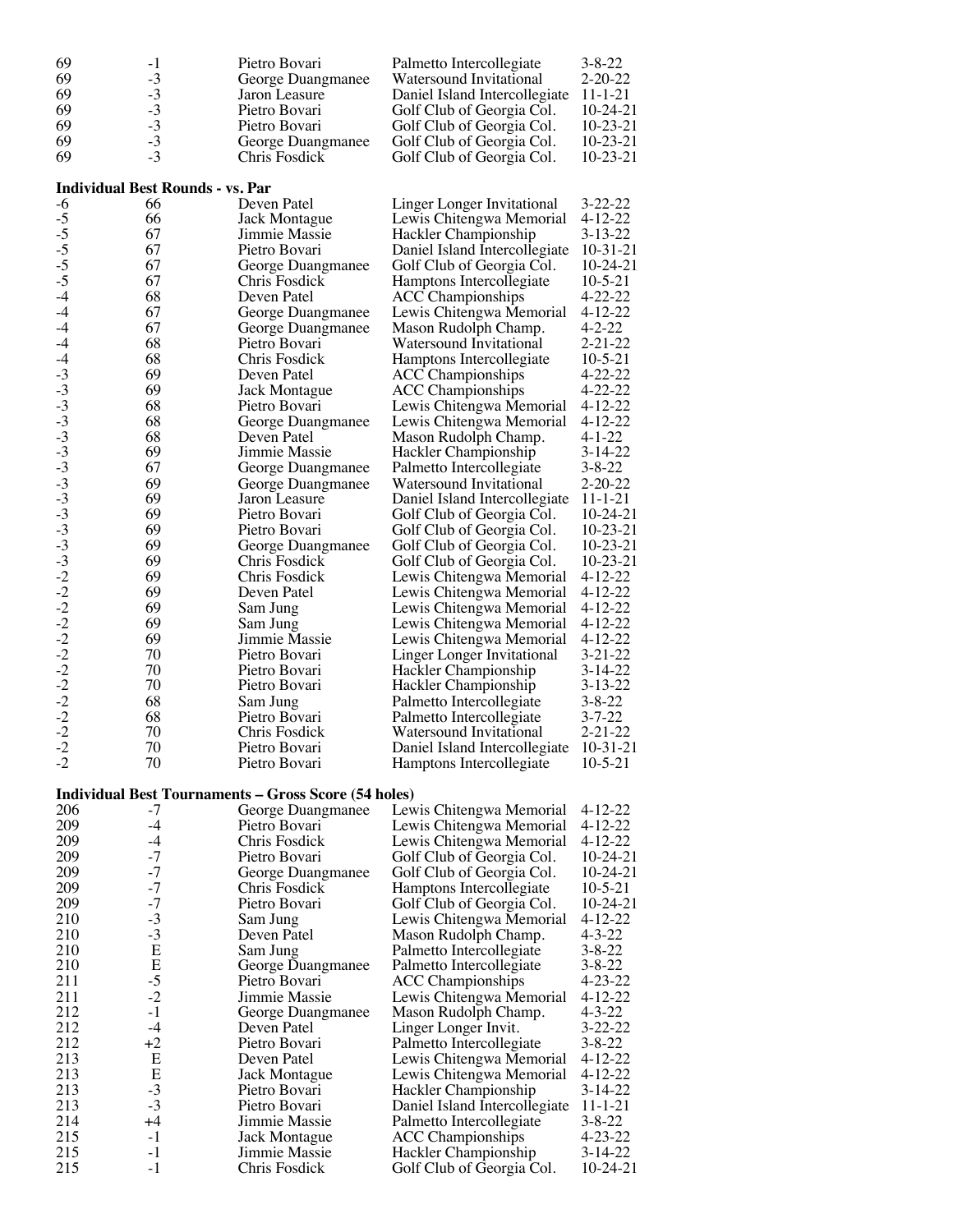#### **Individual Best Tournaments – vs. Par**

| $-7$ | 206 | George Duangmanee | Lewis Chitengwa Memorial      | $4 - 12 - 22$ |
|------|-----|-------------------|-------------------------------|---------------|
| $-7$ | 209 | Pietro Bovari     | Golf Club of Georgia Col.     | $10-24-21$    |
| $-7$ | 209 | George Duangmanee | Golf Club of Georgia Col.     | $10-24-21$    |
| $-7$ | 209 | Chris Fosdick     | Hamptons Intercollegiate      | $10 - 5 - 21$ |
| $-5$ | 211 | Pietro Bovari     | <b>ACC</b> Championships      | $4 - 23 - 22$ |
| $-4$ | 209 | Pietro Bovari     | Lewis Chitengwa Memorial      | $4 - 12 - 22$ |
| $-4$ | 209 | Chris Fosdick     | Lewis Chitengwa Memorial      | $4 - 12 - 22$ |
| $-4$ | 212 | Deven Patel       | Linger Longer Invit.          | $3 - 22 - 22$ |
| $-3$ | 210 | Sam Jung          | Lewis Chitengwa Memorial      | $4 - 12 - 22$ |
| $-3$ | 210 | Deven Patel       | Mason Rudolph Champ.          | $4 - 3 - 22$  |
| $-3$ | 213 | Pietro Bovari     | Hackler Championship          | $3 - 14 - 22$ |
| $-3$ | 213 | Pietro Bovari     | Daniel Island Intercollegiate | 11-1-21       |
| $-2$ | 211 | Jimmie Massie     | Lewis Chitengwa Memorial      | $4 - 12 - 22$ |
| $-1$ | 215 | Jack Montague     | <b>ACC</b> Championships      | $4 - 23 - 22$ |
| $-1$ | 212 | George Duangmanee | Mason Rudolph Champ.          | $4 - 3 - 22$  |
| $-1$ | 215 | Jimmie Massie     | Hackler Championship          | $3 - 14 - 22$ |
| $-1$ | 215 | Chris Fosdick     | Golf Club of Georgia Col.     | $10-24-21$    |
| Е    | 216 | Deven Patel       | <b>ACC</b> Championships      | $4 - 23 - 22$ |
| E    | 213 | Deven Patel       | Lewis Chitengwa Memorial      | $4 - 12 - 22$ |
| E    | 213 | Jack Montague     | Lewis Chitengwa Memorial      | $4 - 12 - 22$ |
| E    | 210 | Sam Jung          | Palmetto Intercollegiate      | $3 - 8 - 22$  |
| E    | 210 | George Duangmanee | Palmetto Intercollegiate      | $3 - 8 - 22$  |
| E    | 216 | Jaron Leasure     | Daniel Island Intercollegiate | 11-1-21       |
|      |     |                   |                               |               |

#### **Team Bests for 2021-22**

#### **Team Best Rounds – Gross Score**

| 275         | -5                         | Palmetto Intercollegiate                       | Third Round        | $3 - 8 - 22$   |
|-------------|----------------------------|------------------------------------------------|--------------------|----------------|
| 278         | $-6$                       | Lewis Chitengwa Memorial                       | Second Round       | $4 - 12 - 22$  |
| 278         | $-10$                      | Golf Club of Georgia Col.                      | Second Round       | $10 - 23 - 21$ |
| 279         | $-5$                       | Lewis Chitengwa Memorial                       | <b>First Round</b> | $4 - 11 - 22$  |
| 280         | $\mbox{-}8$                | <b>ACC Championships</b>                       | <b>First Round</b> | $4 - 22 - 22$  |
| 280         | $-4$                       | Lewis Chitengwa Memorial                       | Third Round        | $4 - 12 - 22$  |
| 280         | E                          | Palmetto Intercollegiate                       | Second Round       | $3 - 7 - 22$   |
| 280         | $-8$                       | Golf Club of Georgia Col.                      | Third Round        | $10-24-21$     |
| 280         | $\mbox{-}8$                | Hamptons Intercollegiate                       | Third Round        | $10 - 5 - 21$  |
| 281         | $-7$                       | Daniel Island Intercollegiate                  | Second Round       | $10-31-21$     |
| 282         | $-6$                       | <b>ACC</b> Championships                       | Second Round       | $4 - 22 - 22$  |
| 282         | $-6$                       | Hackler Championship                           | Third Round        | $3 - 14 - 22$  |
| 285         | $+1$                       | Mason Rudolph Champ.                           | Second Round       | $4 - 2 - 22$   |
| 285         | $+1$                       | Mason Rudolph Champ.                           | <b>First Round</b> | $4 - 1 - 22$   |
| 285         | $-3$                       | Hamptons Intercollegiate                       | Third Round        | $10 - 5 - 21$  |
|             | Team Best Rounds – vs. Par |                                                |                    |                |
| $-10$       | 278                        | Golf Club of Georgia Col.                      | Second Round       | $10 - 23 - 21$ |
| $-8$        | 280                        | <b>ACC</b> Championships                       | <b>First Round</b> | $4 - 22 - 22$  |
| $\mbox{-}8$ | 280                        | Golf Club of Georgia Col.                      | Third Round        | $10-24-21$     |
| $\mbox{-}8$ | 280                        | Hamptons Intercollegiate                       | Third Round        | $10 - 5 - 21$  |
| $-7$        | 281                        | Daniel Island Intercollegiate                  | Second Round       | $10-31-21$     |
| $-6$        | 282                        | <b>ACC Championships</b>                       | Second Round       | $4 - 22 - 22$  |
| $-6$        | 278                        | Lewis Chitengwa Memorial                       | Second Round       | $4 - 12 - 22$  |
| $-6$        | 282                        | Hackler Championship                           | Third Round        | $3 - 14 - 22$  |
| $-5$        | 279                        | Lewis Chitengwa Memorial                       | <b>First Round</b> | $4 - 11 - 22$  |
| $-5$        | 275                        | Palmetto Intercollegiate                       | Third Round        | $3 - 8 - 22$   |
| $-4$        | 280                        | Lewis Chitengwa Memorial                       | Third Round        | $4 - 12 - 22$  |
| $-3$        | 285                        | Hamptons Intercollegiate                       | Third Round        | $10 - 5 - 21$  |
|             |                            | Team Best Tournaments - Gross Score (54 holes) |                    |                |
| 837         | -15                        | Lewis Chitengwa Memorial                       | $4/11-12$          |                |
| 842         | $+2$                       | Palmetto Intercollegiate                       | $3/7 - 8$          |                |
| 850         | -14                        | Golf Club of Georgia Col.                      | $10/22 - 24$       |                |
| 854         | $-10$                      | <b>ACC</b> Championships                       | $4/22 - 23$        |                |
| 860         | $+8$                       | Mason Rudolph Champ.                           | $4/1 - 3$          |                |

|       | Team Best Tournaments – vs. Par |                                  |  |
|-------|---------------------------------|----------------------------------|--|
| $-15$ | -837                            | Lewis Chitengwa Memorial 4/11-12 |  |

860 -4 Hackler Championship 3/13-14 860 -4 Hamptons Intercollegiate 10/4-5